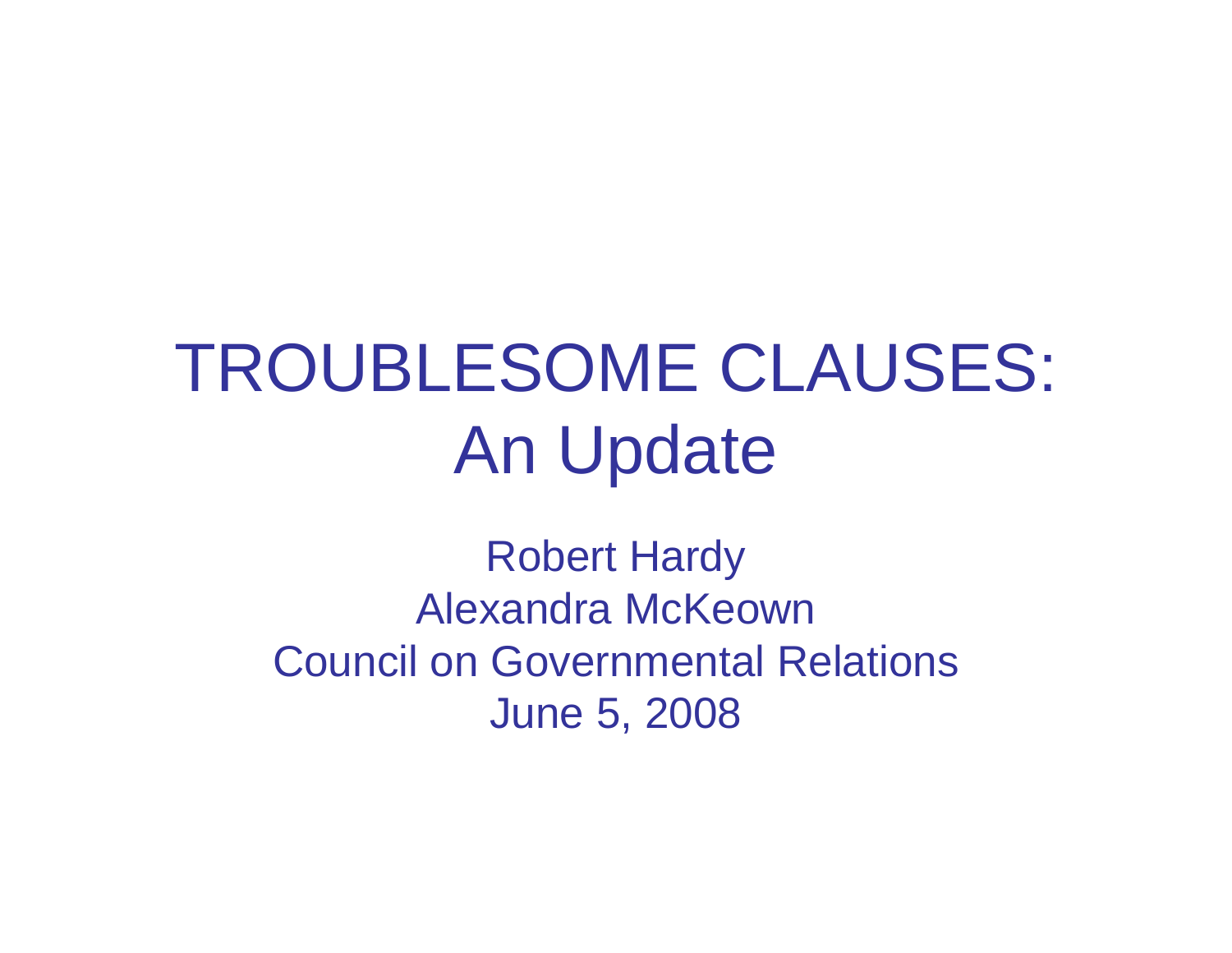# Previous AAU/COGR Survey

- $\bullet$ Covered period August '03—February '04
- $\bullet$ Undertaken at the request of OSTP
- $\bullet$  Tracked experience of 20 COGR member institutions with "troublesome clauses' over this timeframe
- Asked for outcomes
	- 1) Accepted as proposed
	- 2) Negotiated alternate language
	- 3) Rejected award
	- 4) Negotiations still in progress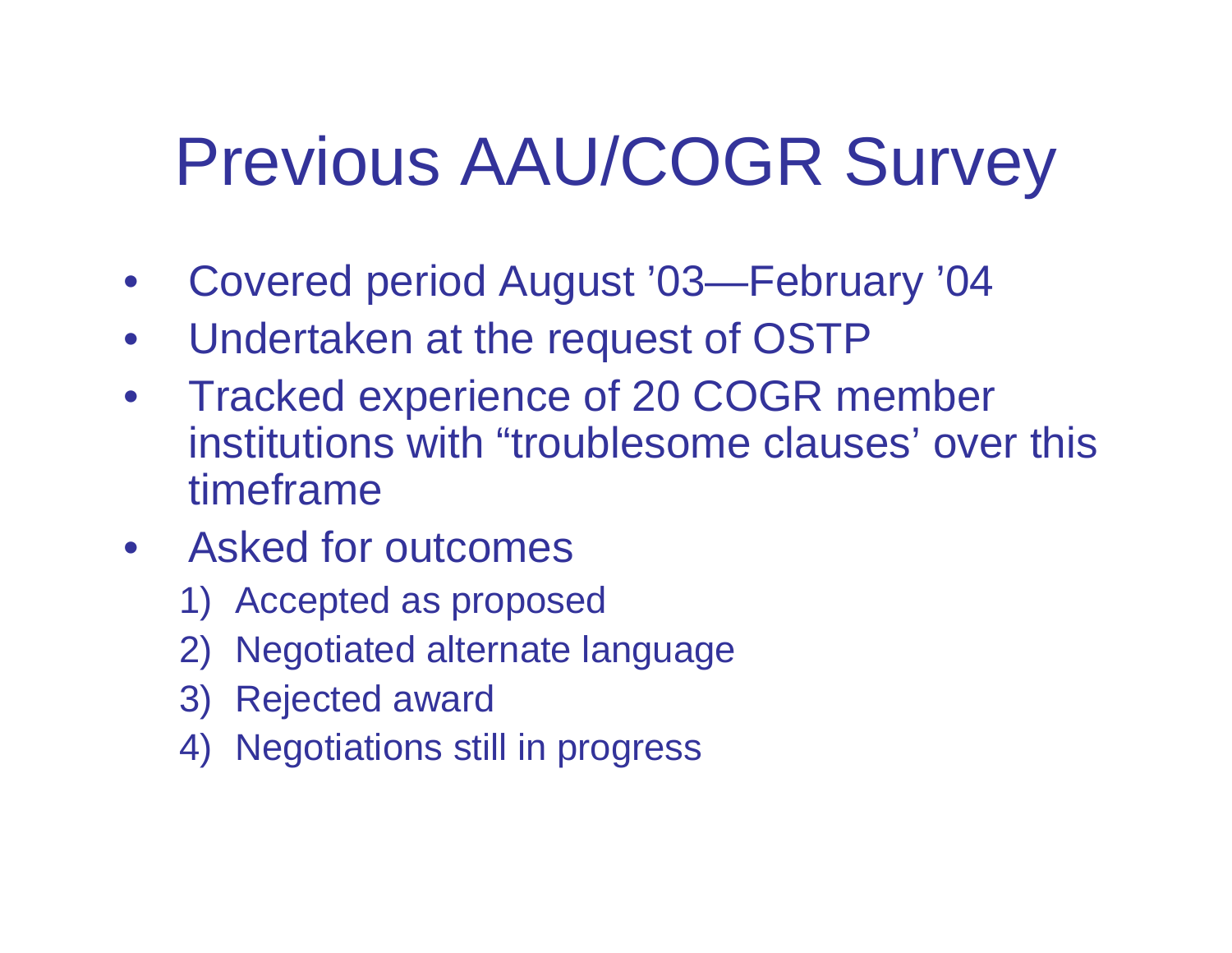#### "Troublesome Clauses"

• Defined as sponsor restrictions on ability of institution to publish or disclose research findings, ability of foreign nationals to participate in research project without sponsor approval, or other restrictions on project access or dissemination of project results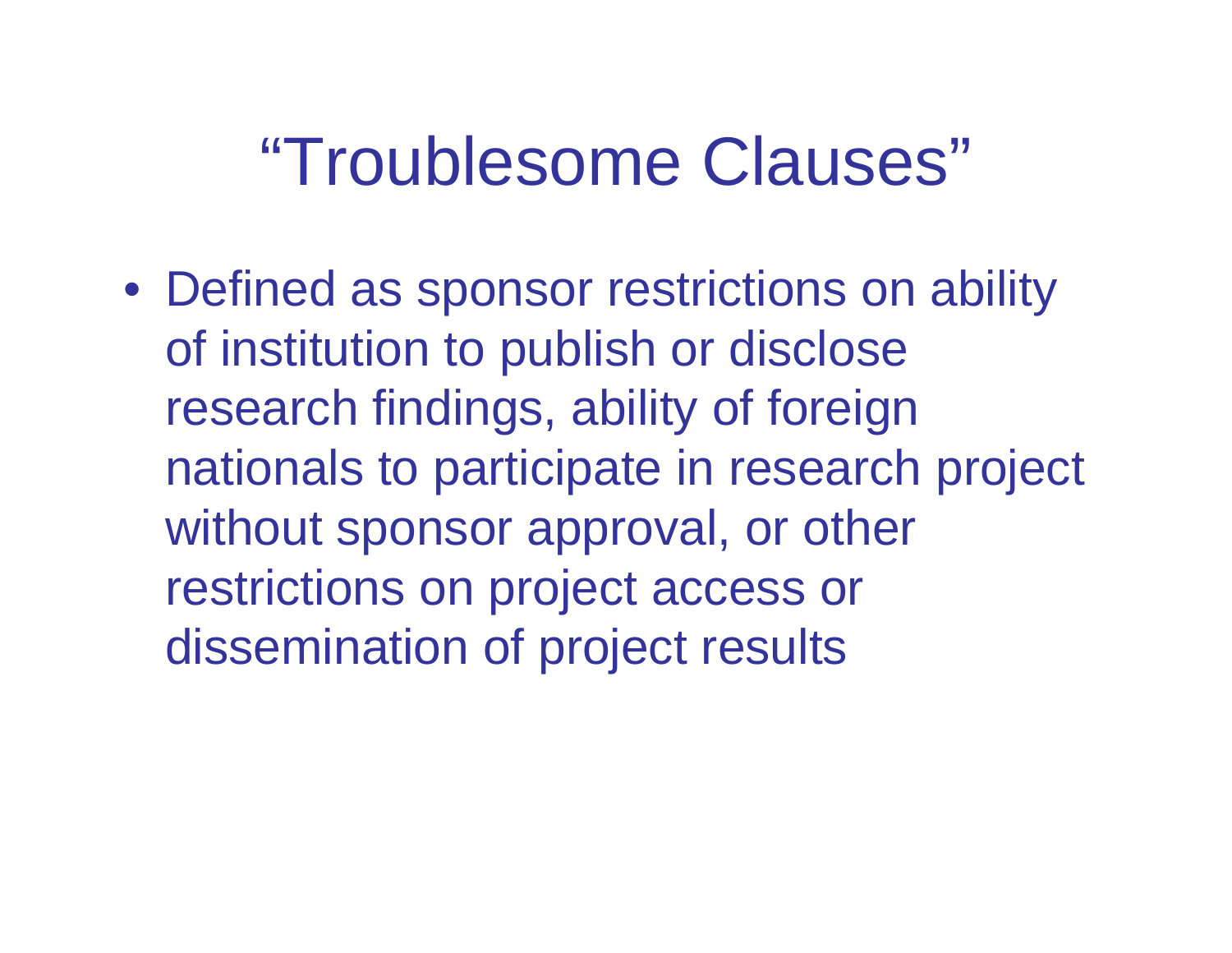# Participating Institutions

- Caltech
- Carnegie Mellon buc San Diego
- Duke
- Georgia Tech U. Col. Boulder
- Harvard
- MIT
- Northwestern Minnesota
- Penn State by UT Austin
- Stanford
- Texas A&M

**UC Berkeley** Cincinnati Maryland Michigan Wisconsin Washington Univ.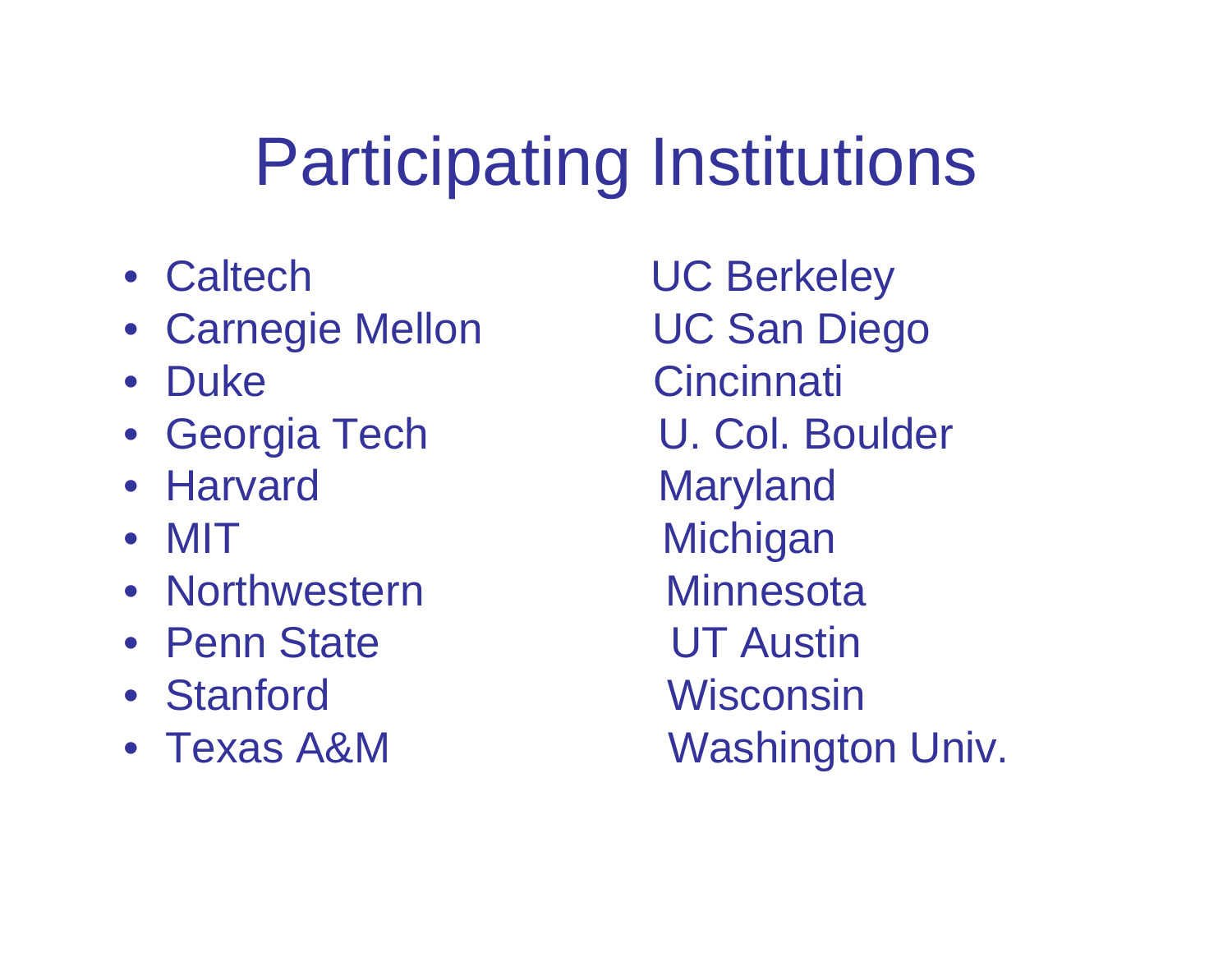## Results in Brief

- Participating institutions reported **138** instances where restrictive clauses were included in awards
- **105** involved publication restrictions
- Of these, **47** involved the "dreaded" DFARS 7000 clause
- Remaining **33** mostly involved restrictions on foreign nationals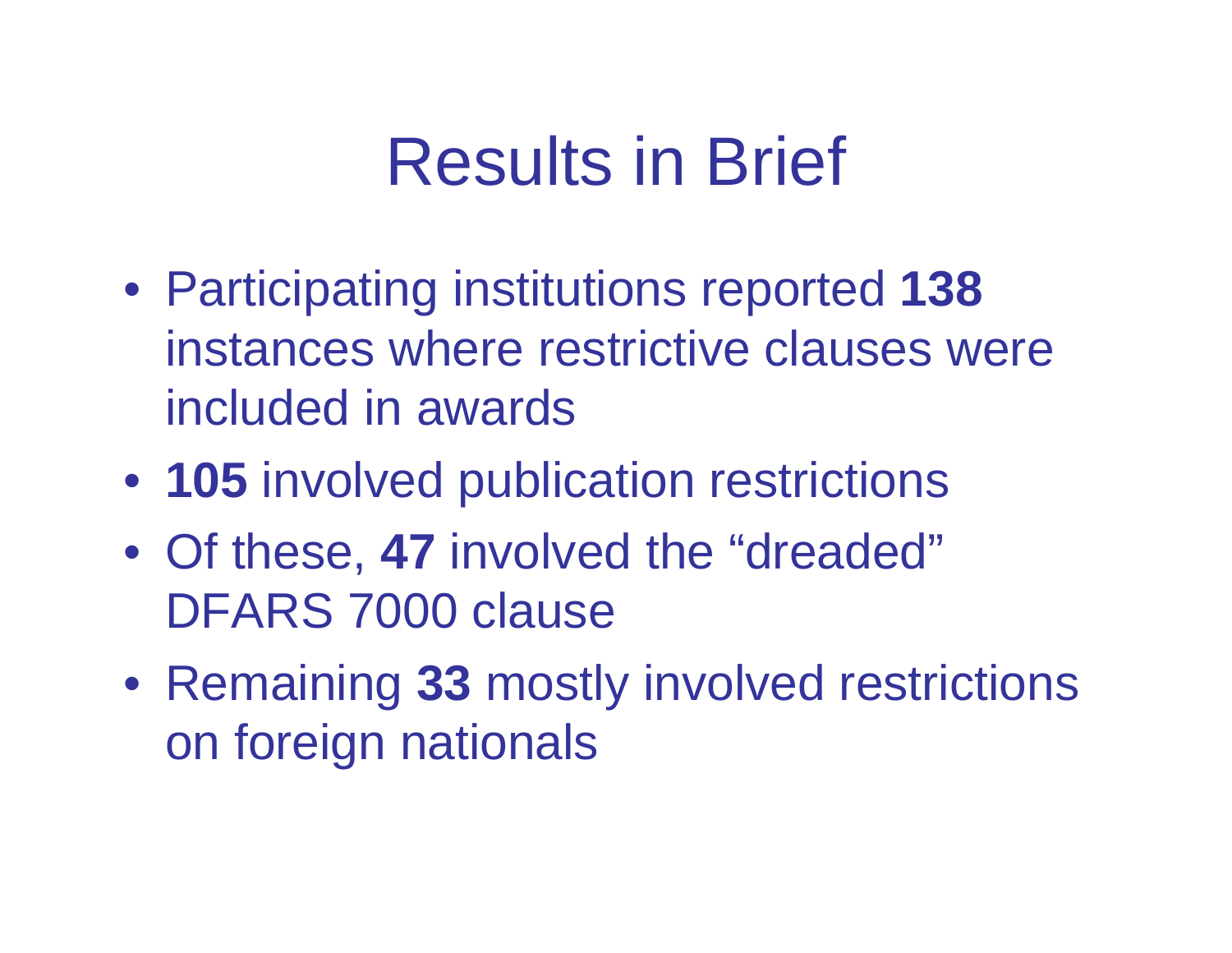## The 7000 Clause

- 14 institutions received the 7000 clause in **47** instances over the reporting period (**16**  directly from DOD; **31** as a "flow-down")
- Clause was accepted **18** times by 4 institutions
- Clause was rejected **3** times by 3 schools
- Alternative language was negotiated in **19** instances (7 still pending)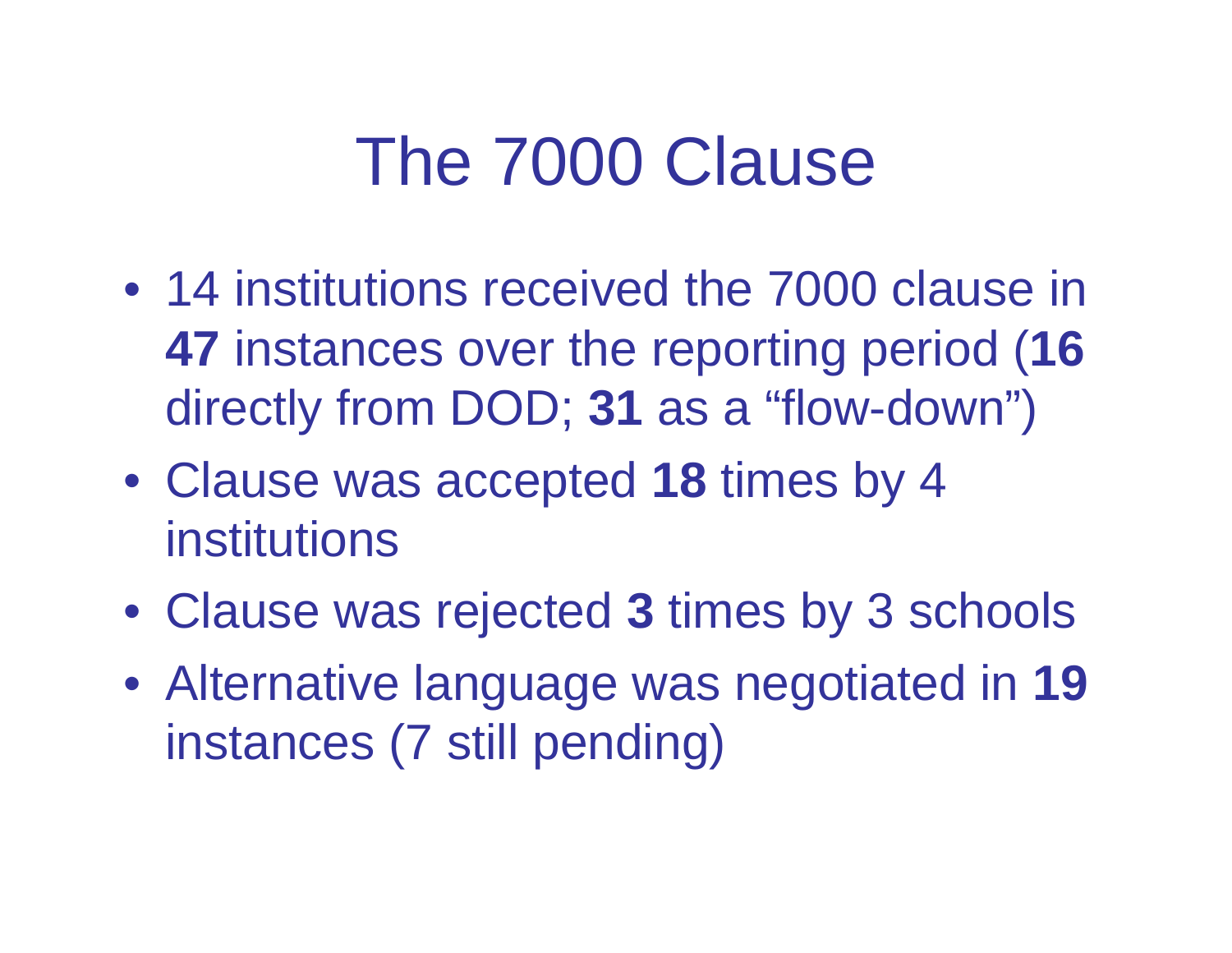## **Other Restrictions**

- **58** other publication restrictions received, involving a variety of federal sponsors
- Majority were DOD flow-downs
- **29** foreign national restrictions were received, split almost evenly between DOD flow downs and other fed. sponsors
- Time to resolution >1 month in **75%** of cases, with **25%** taking 3—6 mos. or more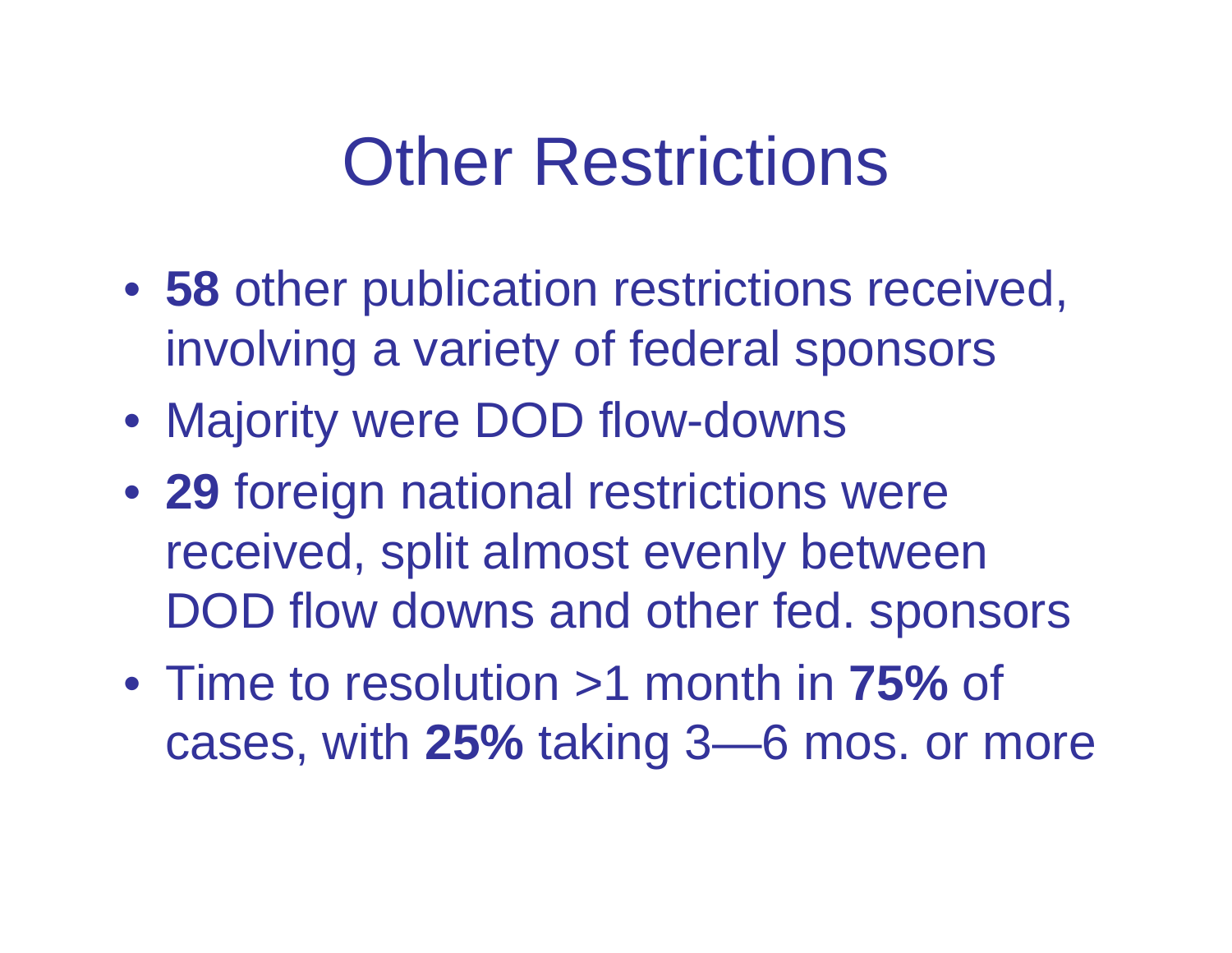## Results

- AAU/COGR recommended greater adherence to NSDD-189 by agencies
- Specifically recommended revision of DFARS guidance to remove mandatory flow down of 7000 clause
- OSTP appreciative of data but nothing has changed in terms of policy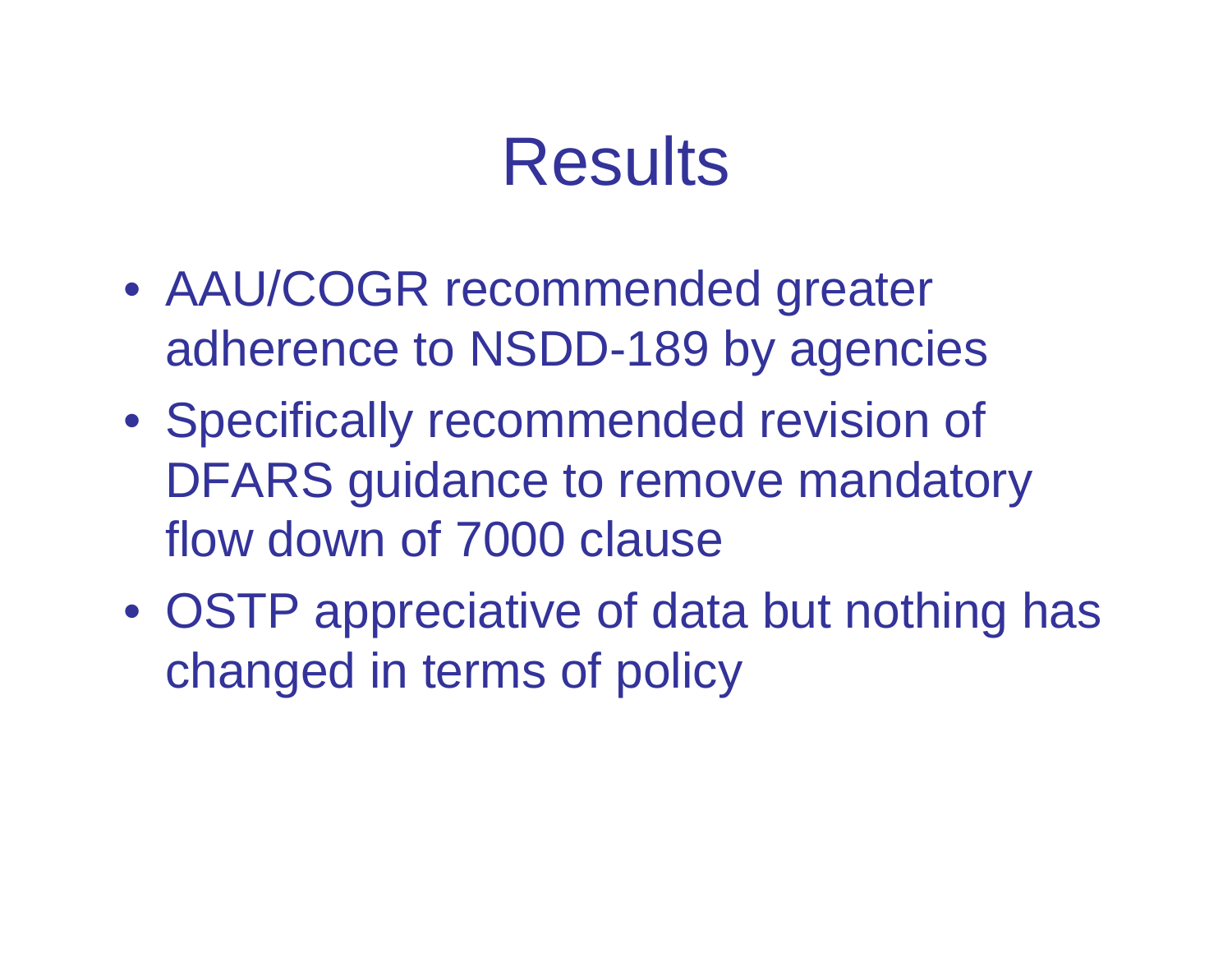## Subsequent Developments

- Issues a continuing focus of AAU/COGR
- NAS Science and Security Report Committee Recommendations:
	- – 1) Research funding agencies should adhere to NSDD 189 and implementing FAR clause;
	- 2) Agencies should tell prime contractors not to pass restrictions down to university subs; and
	- 3) **AAU/COGR should update troublesome clause data annually and expand to include other restrictive clauses, particularly data on "sensitive but unclassified," with results provided to OSTP.**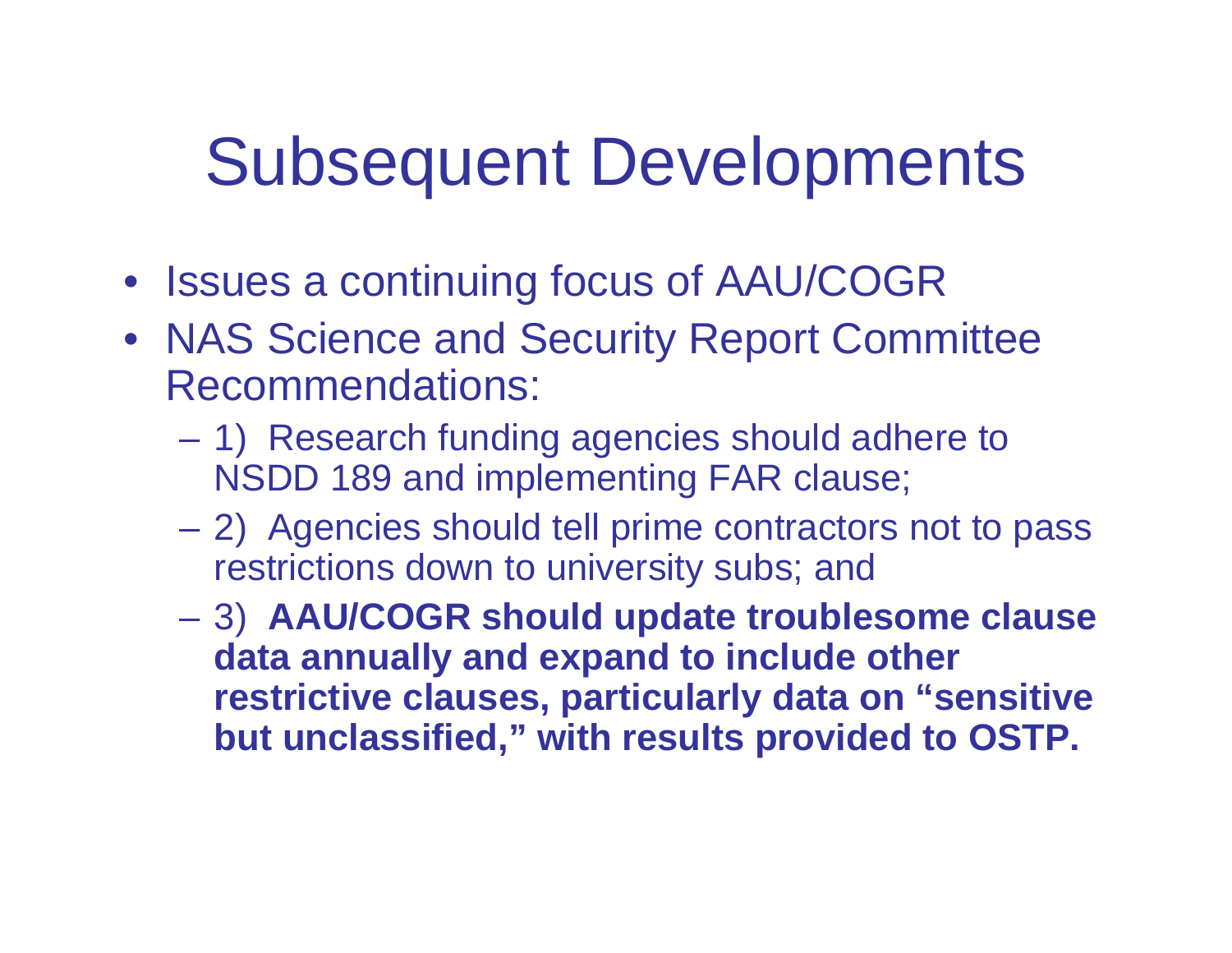## The New Survey

- New survey undertaken under auspices of the Federal Demonstration Partnership (FDP) Contracts Task Force
- Covers period July '07—January '08
- AAU/COGR focus remains on the same 20 institutions but data reported via web form to FDP (which also permits reporting by other FDP member institutions on ongoing basis)
- Captures all federal and federal flow-through proposals/awards during demo period that contained controls/restrictions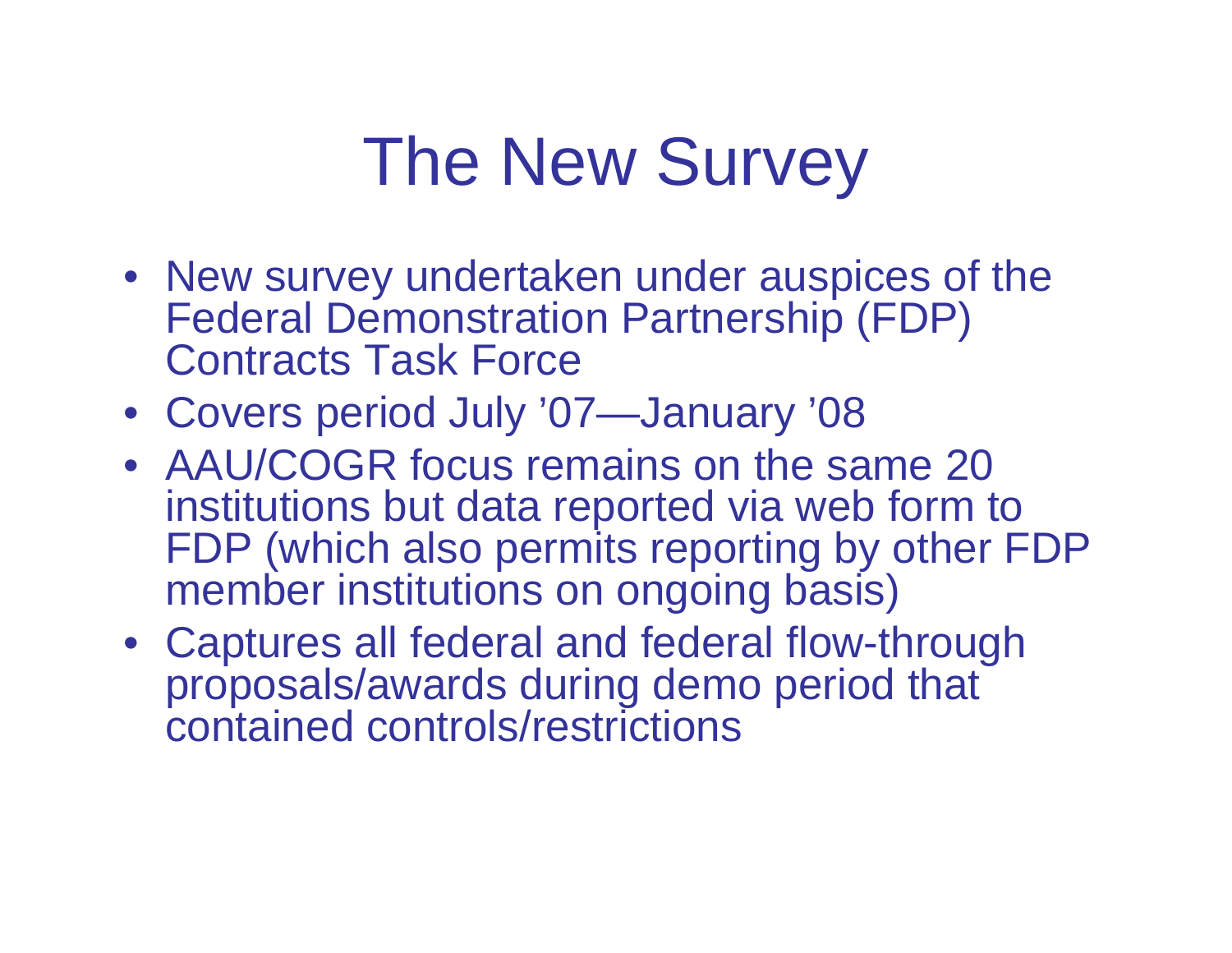#### Note on Interpretation

- Great variety of clauses reported that contain complex terms with nuances that are difficult to fully capture
- Analysis of data required judgment on characterization of issues to assure uniformity and provide consistency with previous survey
- Institutions differ in their interpretations of the nature of restrictions in similar clauses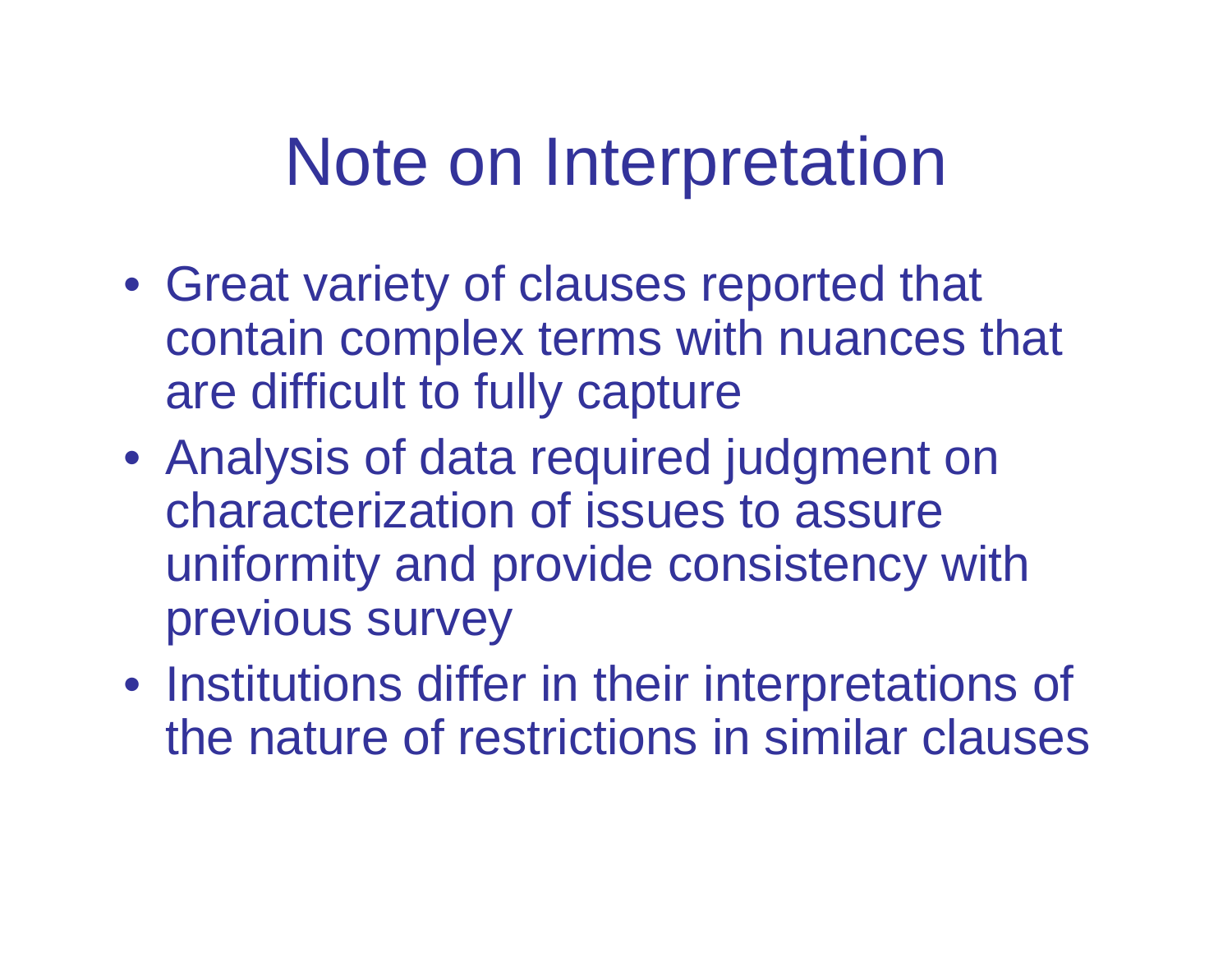## Results of Analysis

- Participating institutions reported **180**  instances where our analysis confirmed restrictive clauses were included in awards
- **91** involved publication restrictions, 67 of which were flow-downs
- **44** of the publication restrictions involved the "dreaded" 7000 clause (DFARS) and 39 of these were flow-downs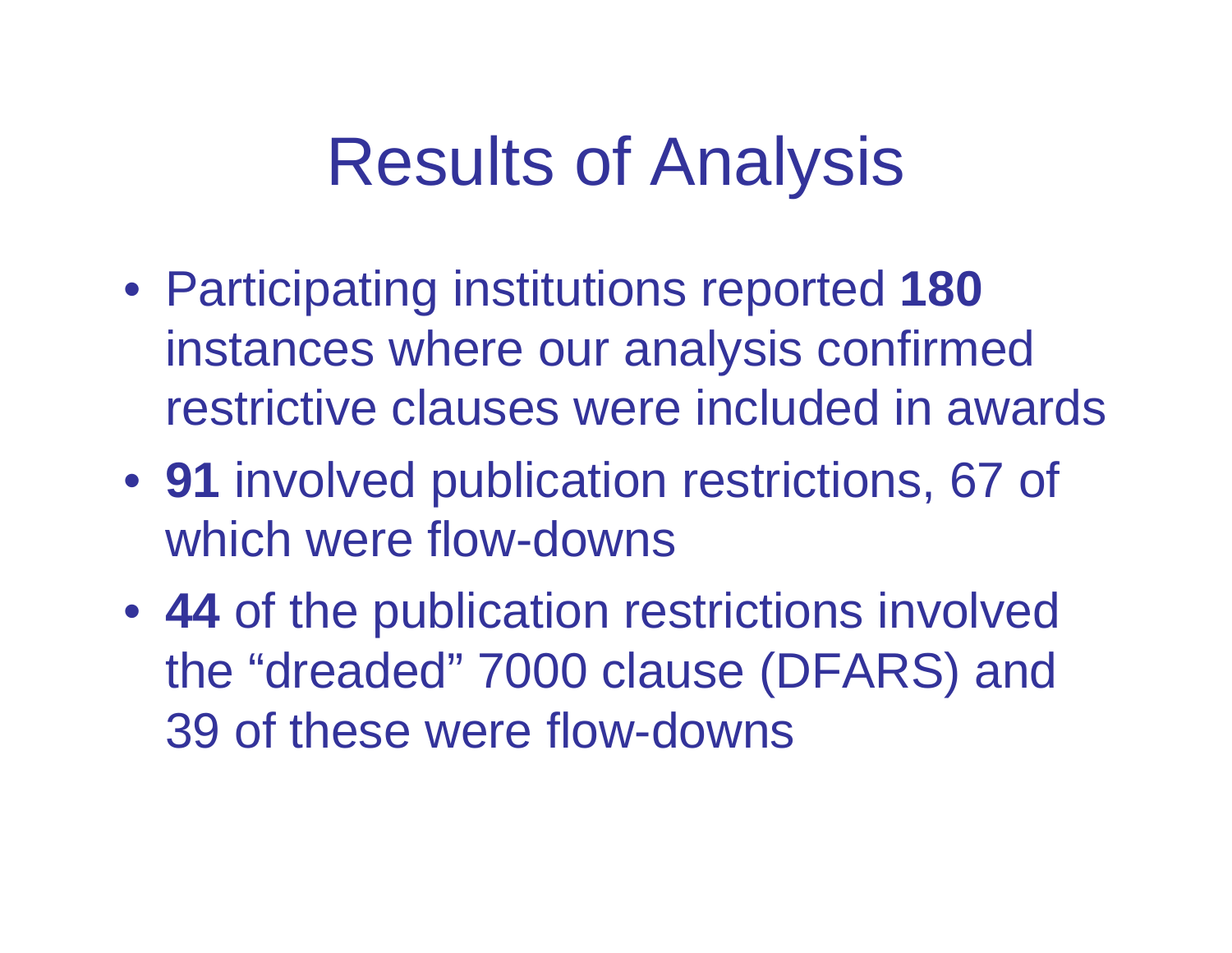#### Results—continued

- **26** involved restrictions on foreign nationals
- **26** clauses specifically addressed export controls
- **37** involved various other issues with restrictions that implicate science/security:
	- intellectual property restrictions (e.g. restrictions on ownership of data with agencies acquiring all rights)
	- proprietary information designations
	- background check, classification reference or security clearance requirements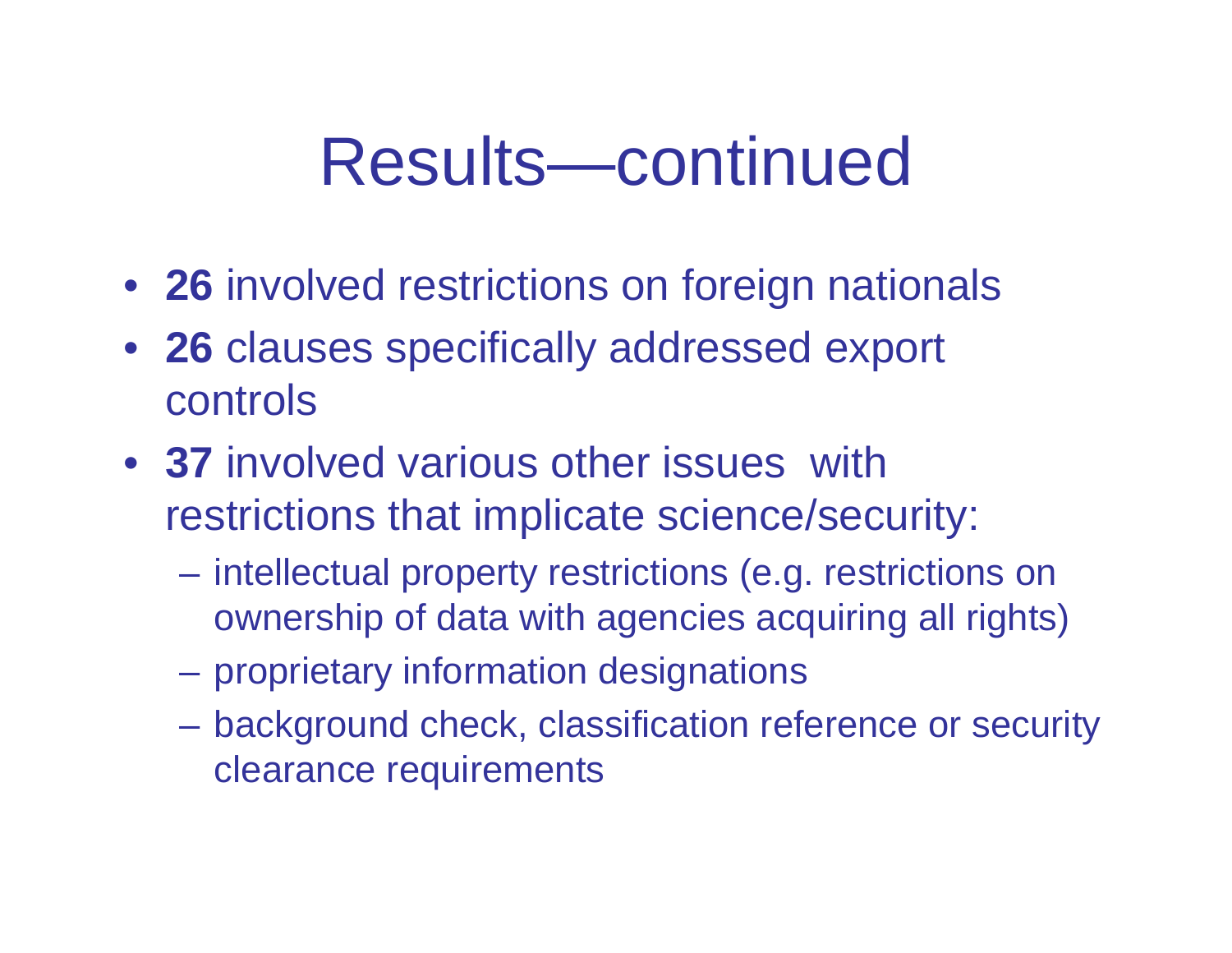#### Restrictions in Assistance Awards

- Previously only contracts were reported as containing troublesome clauses
- New survey reported **8** grants and **7** cooperative agreements (3 flow-down) with restrictions (5 other types of agreements also included e.g. with fed labs)
- Every type of restriction (except proprietary information designation) was represented in these numbers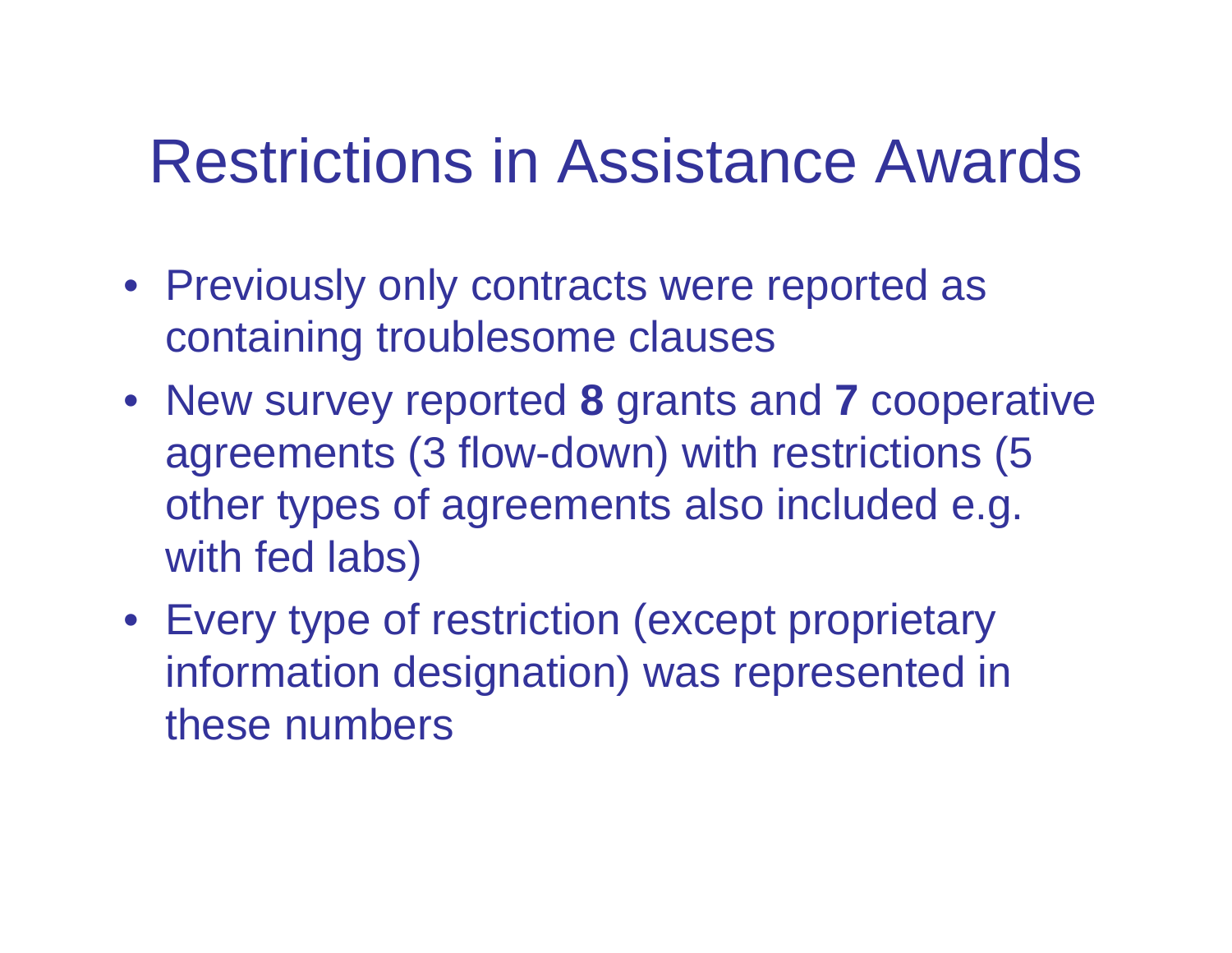#### Current Status of Troublesome **Clauses**

- **16** Total Rejections (15 last time)
- **38** Accepted as Proposed
- **84** Negotiated Acceptable Language
- Balance (42) were pending as of late May.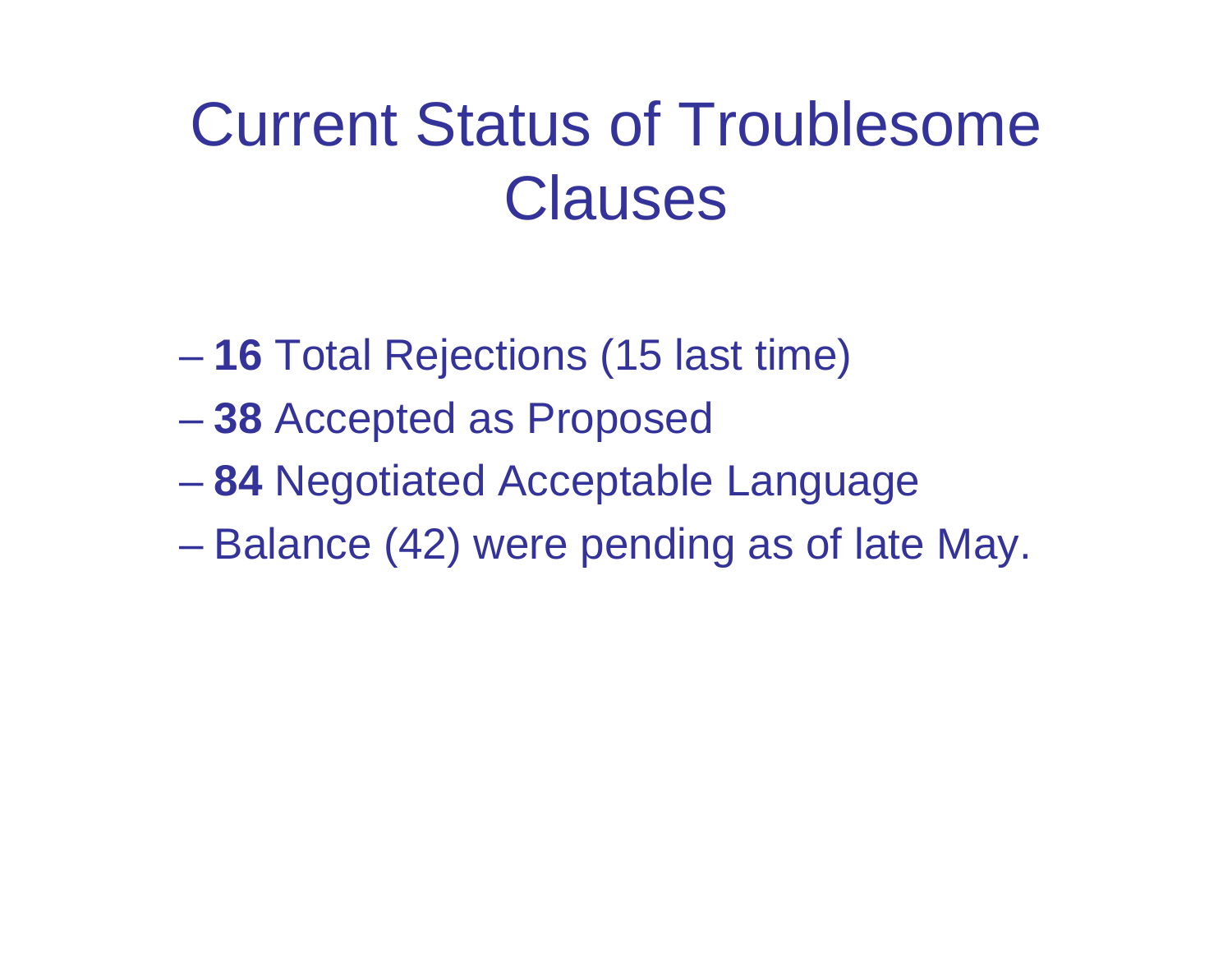## **Conclusions**

- The situation has not improved since prior AAU/COGR survey.
- DOD still is primary source of troublesome clauses (both direct and flow-down) and DFARS 7000 clause remains a significant problem.
- The frequency of publication and foreign national restrictions encountered are very similar.
- The increase in total number of troublesome clauses reported reflects new forms of restrictions that were not reported in original survey.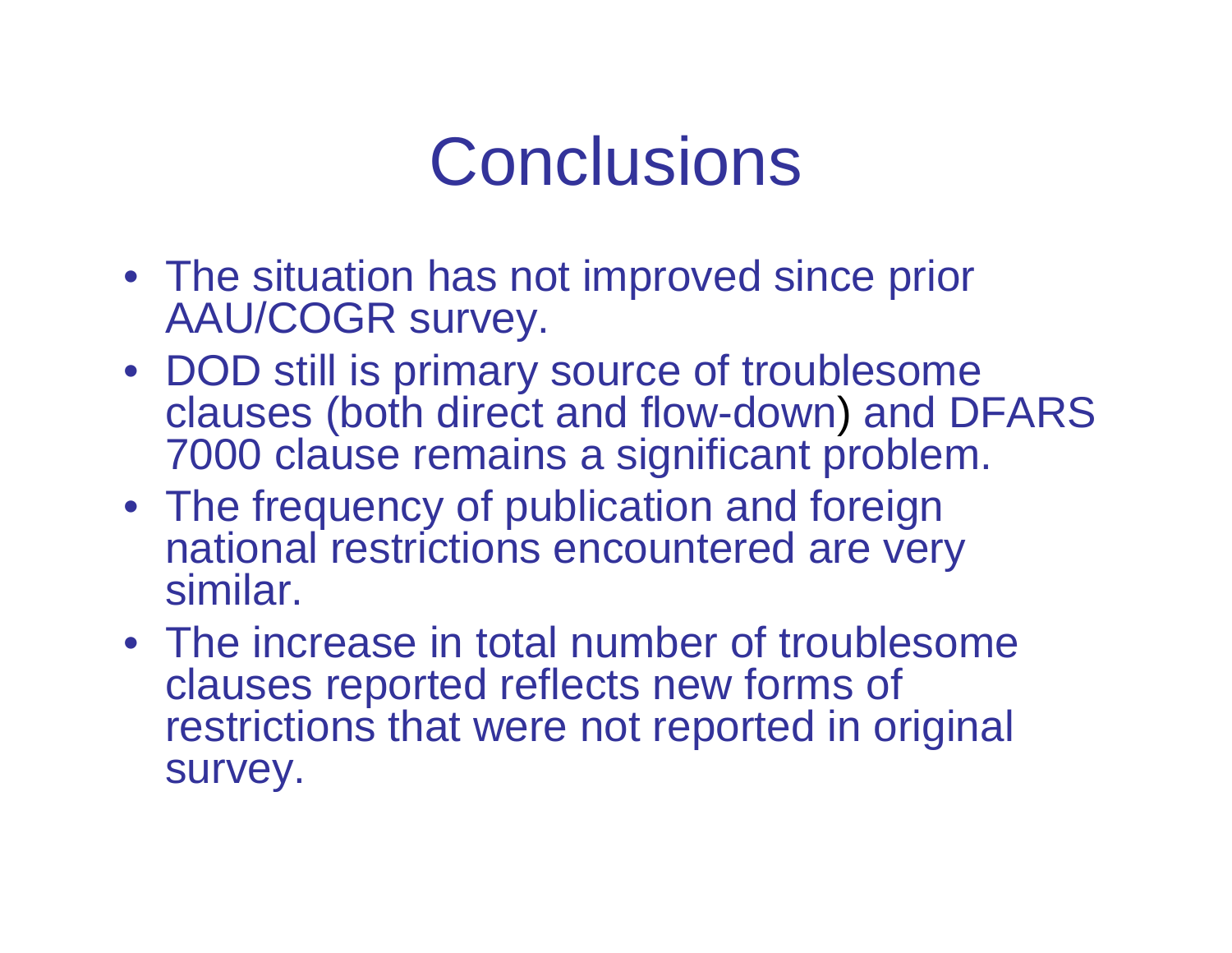## Conclusions--continued

- The wide scope and variety of troublesome clauses reported in new survey may indicate that universities have become more sophisticated and vigilant in reviewing and assessing award terms and conditions.
- The reporting mechanism for the recent survey was more refined.
- The consensus of AAU/COGR working group is that government contracting officials have become more cautious and protective and industry contractors more explicit and technical in terms and conditions provided subawardees.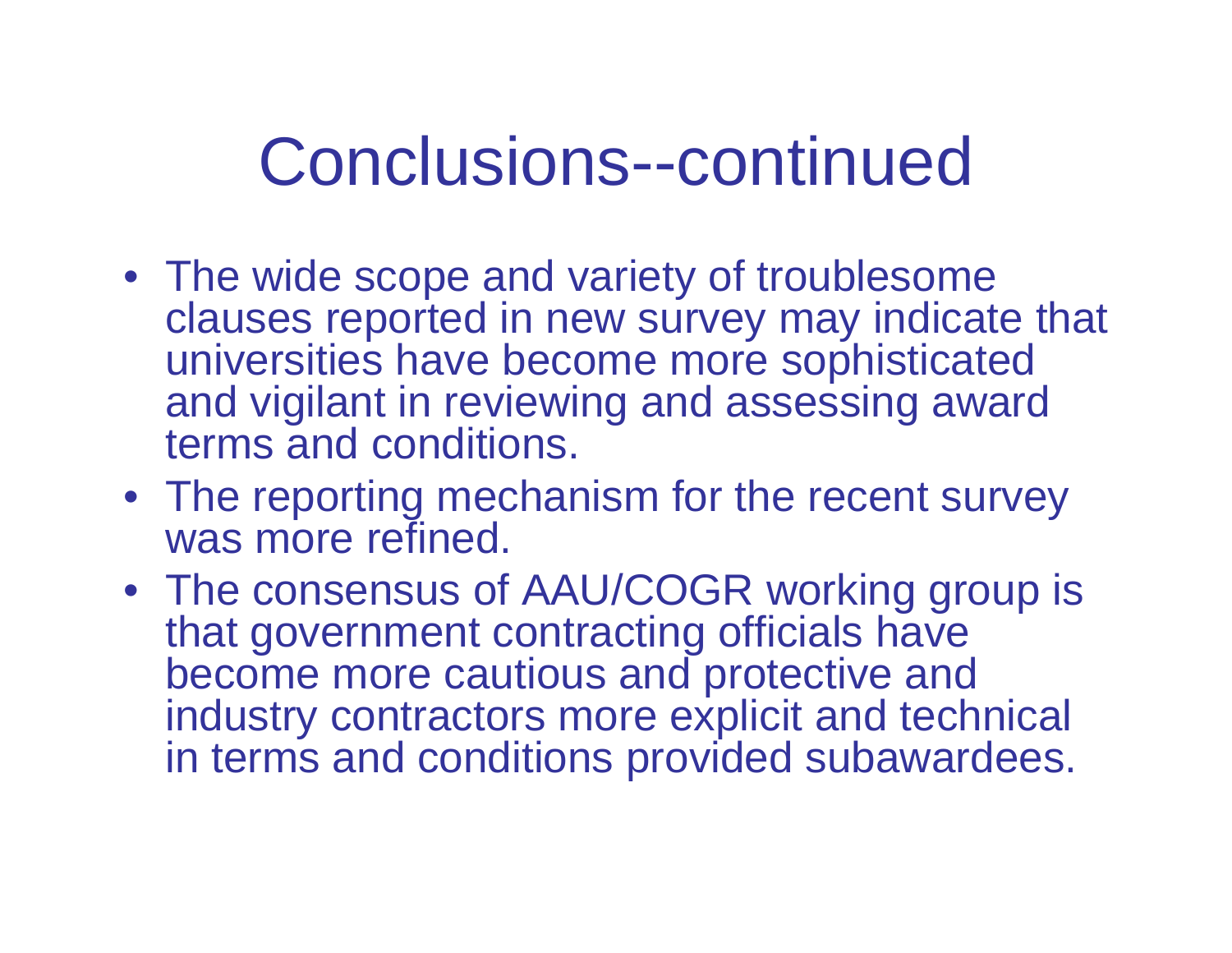## Bottom Line

- $\bullet$  Federal agencies are expanding the nature of the controls and restrictions included in terms and conditions of awards to universities.
- Industry prime contractors are increasingly adding protective terms to university subcontracts, whether or not required by funding agency.
- Spread of troublesome clauses to assistance awards is particularly troubling.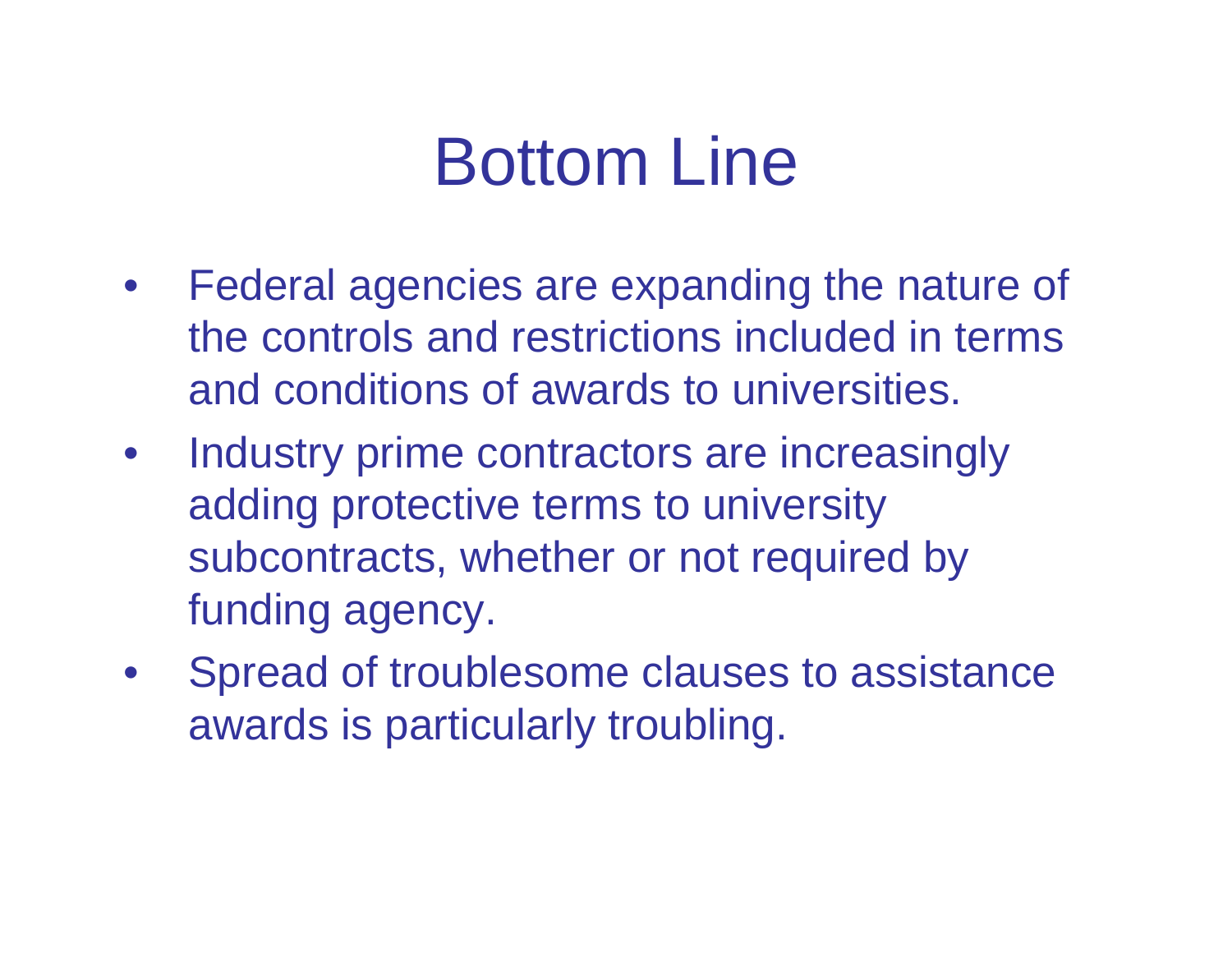#### Recommendations

- 1. A high level group should be established within DOD to ensure uniformity, consistency and clarity in DOD polices and practices that impact science and security issues.
- 2. DOD acquisition guidance should be revised to eliminate restrictions on publications and foreign nationals in fundamental research, whether funded by DOD directly or via flow-down.
- 3. OMB should clarify that these restrictions are inappropriate for use in grants/cooperative agreements.
- 4. Agencies should follow NSDD-189 and the implementing FAR provision should be incorporated into all federal research contracts to universities for fundamental research (which also should include "Alt IV" data rights).
- 5. Export control compliance clauses should be used more selectively by federal agencies and prime contractors.
- 6. OSTP should establish a government—university working group to address issues of this type in the partnership on an ongoing basis.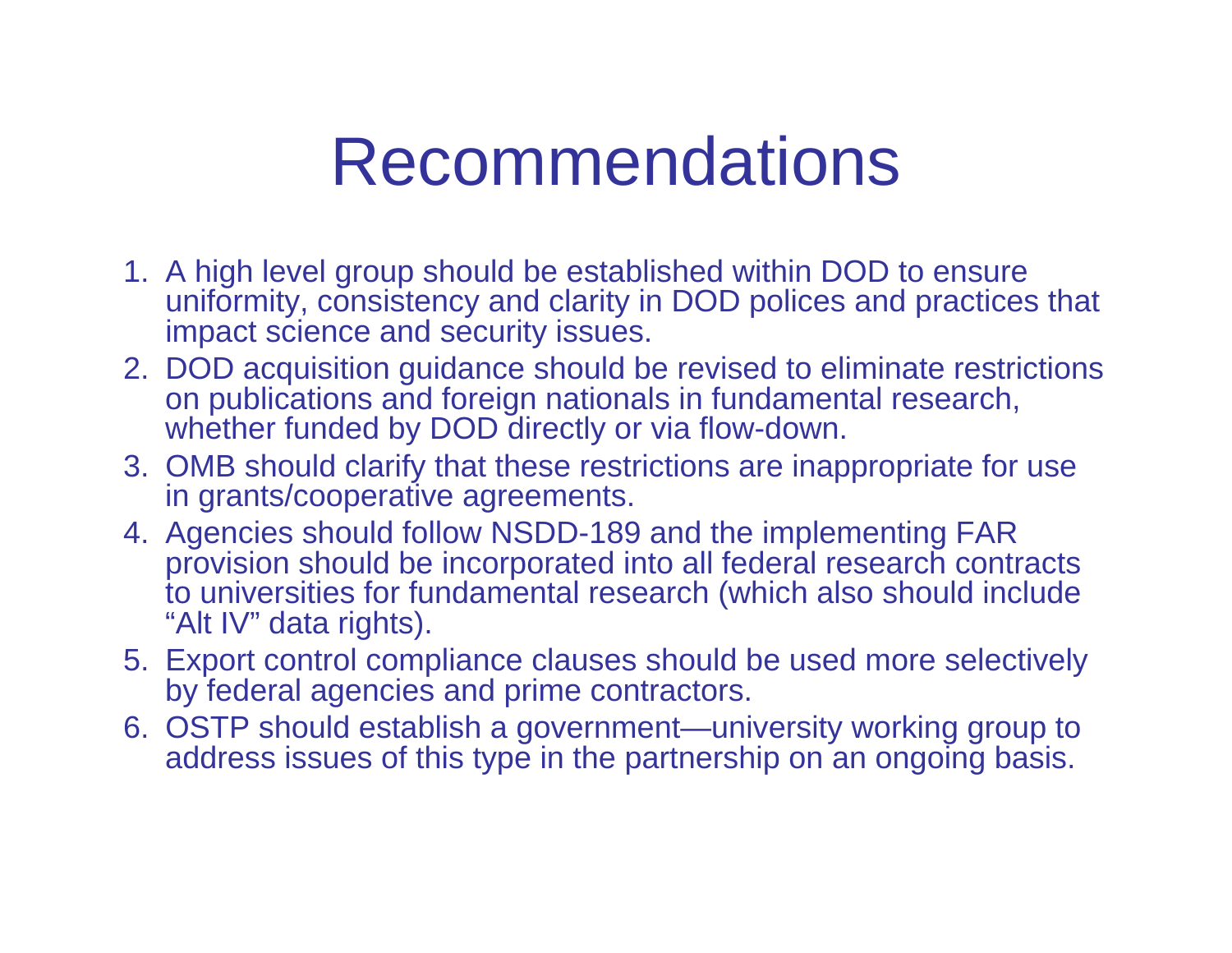#### Actions Taken

- NAS Committee Co-Chairs have been aggressive in presenting findings to leadership both in Executive and Legislative Branches.
- DOD has established Joint Analysis Team (JAT) under DDR&E with charge to review issues discussed in NAS report, specifically including DOD practices with regard to use of restrictive clauses in university research contracts.
- AAU/COGR have briefed JAT and continue to discuss issues with DOD on ongoing basis.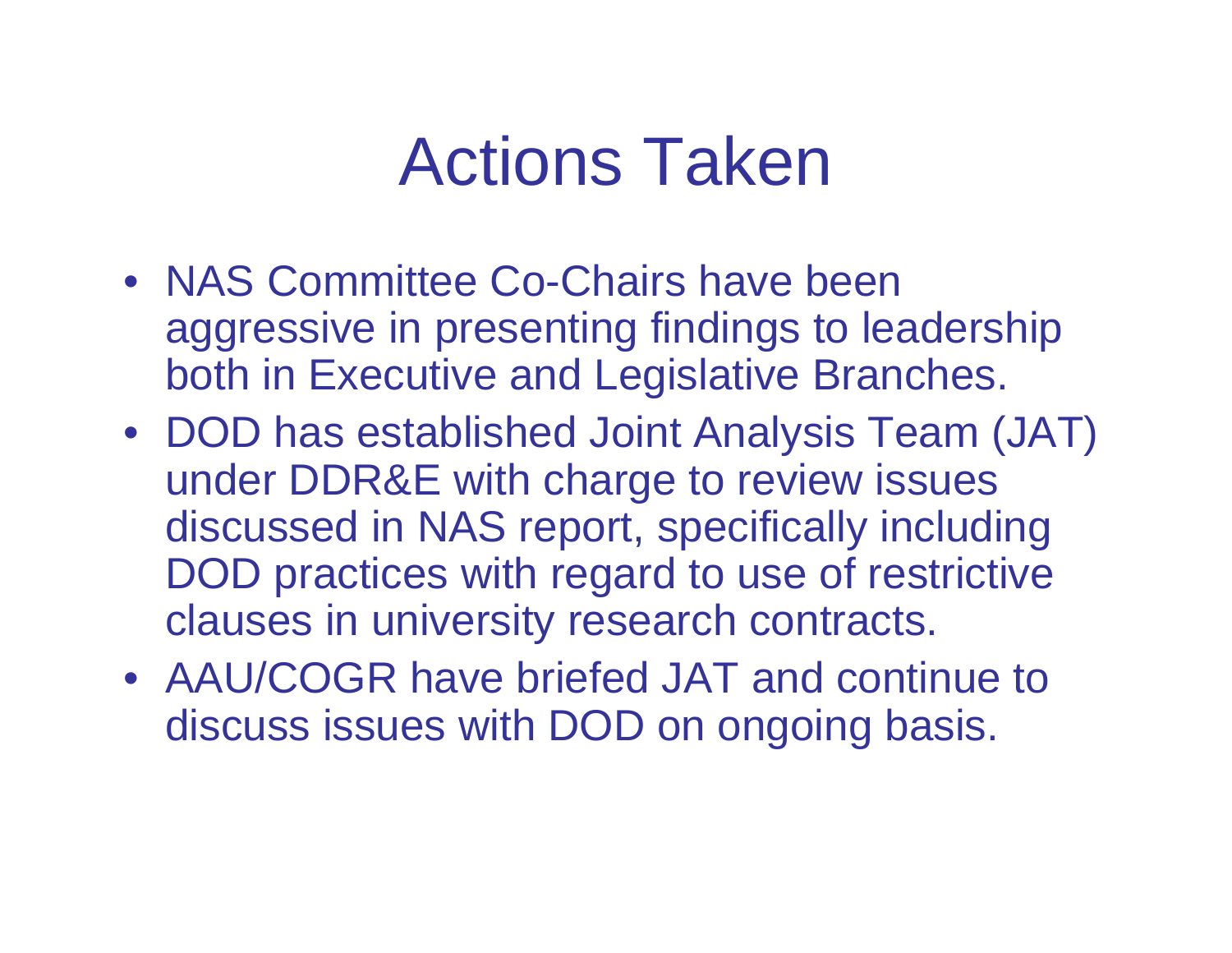# Looking to Future

- DOD is considering revising guidance re "contracted fundamental research" and/or developing some form of DFARS 7000 Deviation Clause for universities.
- FDP will maintain continuing capability to collect troublesome clause data; question of frequency of collection (and reporting).
- Senior university leadership should push NAS recommendations, particularly with regard to establishing high level Science/Security group.